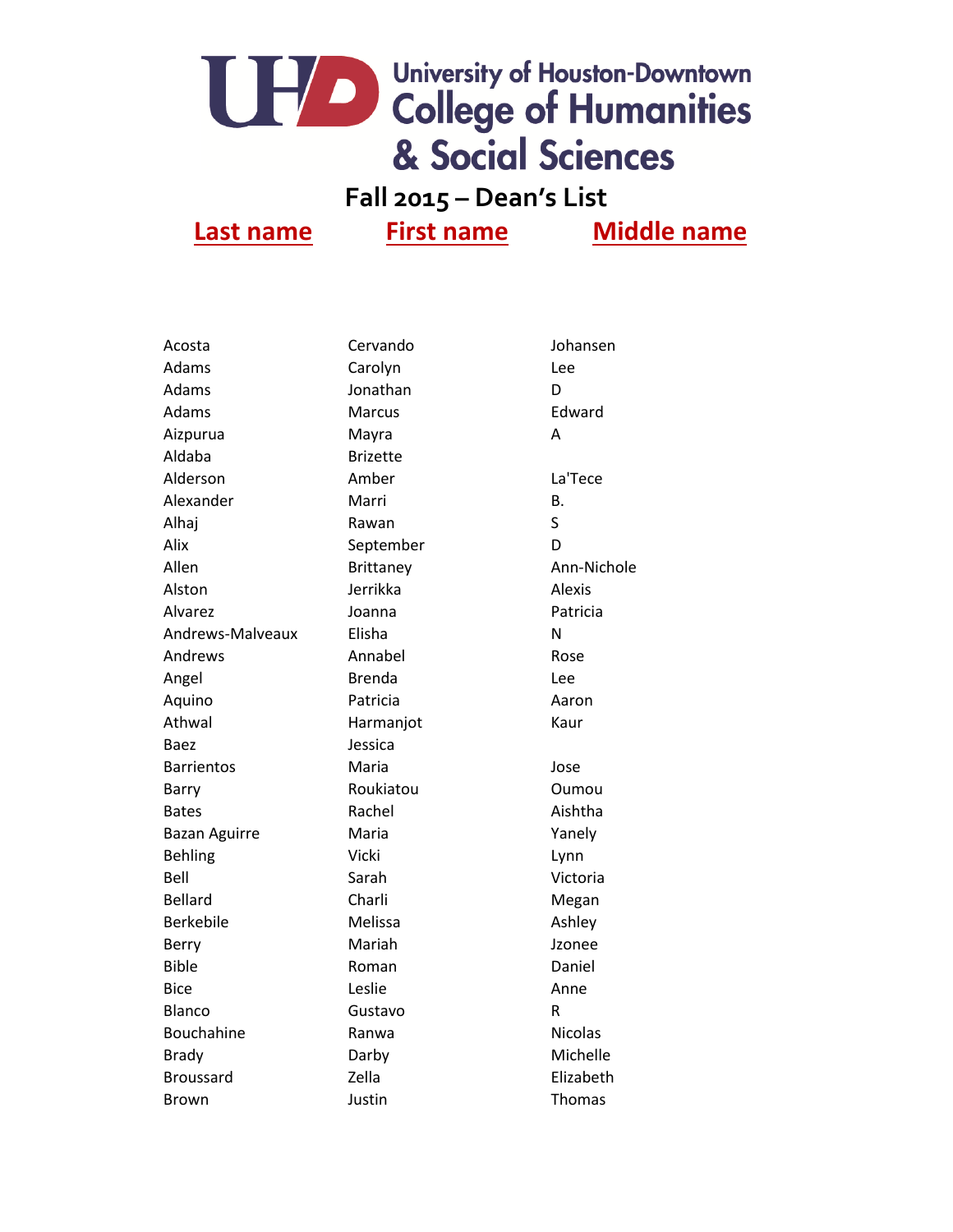### **Fall 2015 – Dean's List**

| <b>Brown</b>           | Shlise    | Evett         |
|------------------------|-----------|---------------|
| Brush                  | Danielle  | Elizabeth     |
| <b>Bueno</b>           | Dennis    |               |
| <b>Burgess</b>         | Aaron     | <b>Thomas</b> |
| <b>Butler</b>          | Aimee     | L             |
| <b>COBOS-RODRIGUEZ</b> | Loana     |               |
| Caamano                | Silvia    | L             |
| Camarena               | Lisa      | Lynn          |
| Campbell               | Alisha    | Michelle      |
| Campbell               | Elizabeth | Rose          |
| Cant                   | Elena     | Carolina      |
| <b>Cantu Torres</b>    | Karla     | Marlen        |
| Cantu                  | Jessica   | Marie         |
| Cardenas               | Dafne     | Patricia      |
| Carrillo               | Monica    | Laura         |
| Carroll                | Morgan    | Breana        |
| Carter                 | Navodka   |               |
| Casas                  | Vanessa   |               |
| Casey                  | Mariah    | Ann           |
| Castro                 | Mariela   | Lisette       |
| Cavazos                | Cassandra |               |
| Cepeda                 | Sarah     |               |
| Cervantes              | Cristina  | Marie         |
| Chavez                 | Erick     | Scott         |
| Cienfuegos             | Reynaldo  |               |
| Clark                  | Lena      | Shermayne     |
| Coleman                | Courtney  | Patrice       |
| Coleman                | Ena       |               |
| Compean                | Rebeca    |               |
| Condon                 | Allana    | Suzanne       |
| Contreras              | Christina | Marie         |
| Cook                   | Latoya    | S             |
| Cook                   | Laure     |               |
| Cormier                | Eumeka    | Miller        |
| Cruz                   | Connie    | Marie         |
| Cruz                   | Maria     | Elena         |
| Cruz                   | Stephanie |               |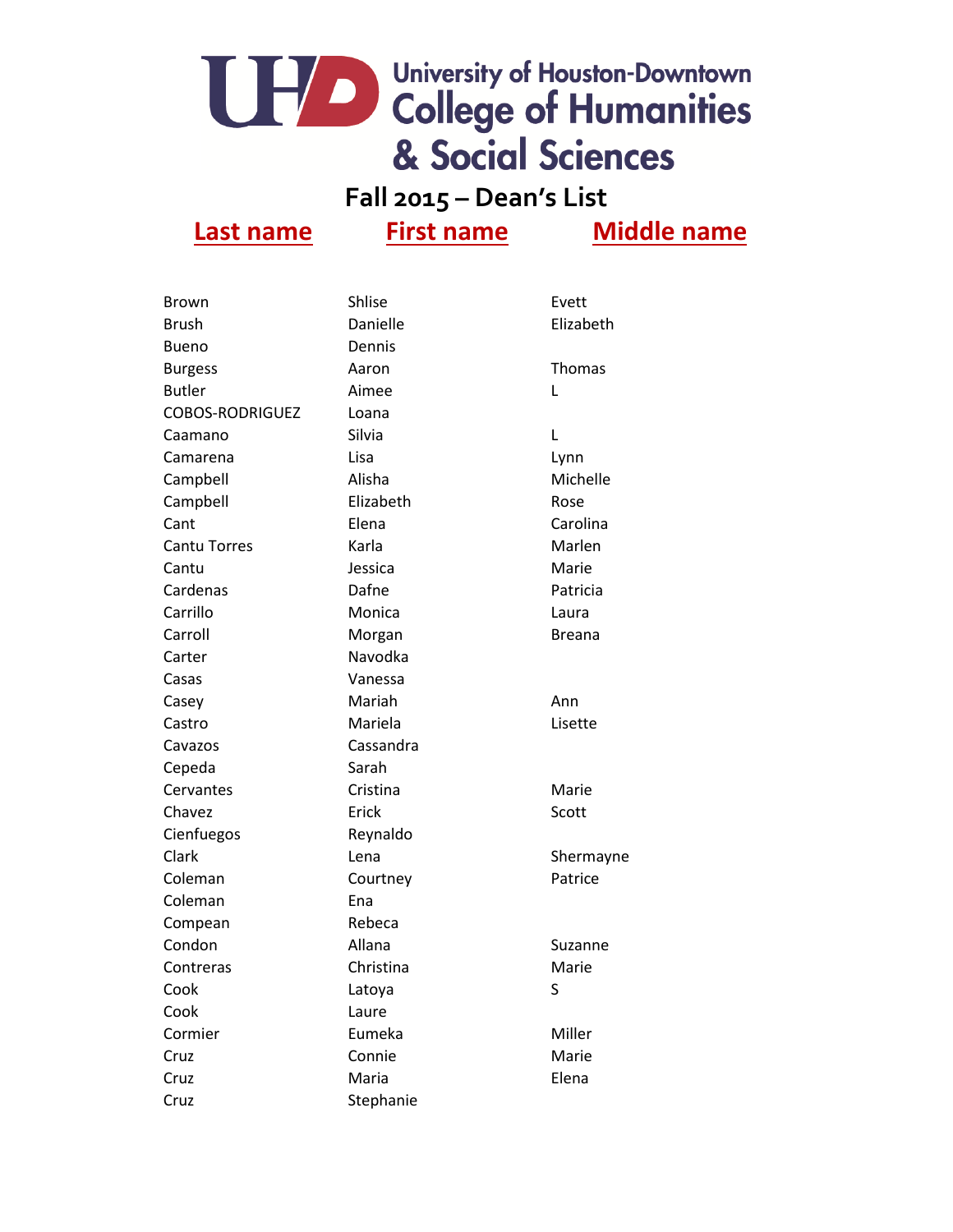### **Fall 2015 – Dean's List**

| Cuellar          | Monica          |                   |
|------------------|-----------------|-------------------|
| Cuellar          | Suzanne         | Elizabeth         |
| Cuevas           | Maria           | <b>Brenda</b>     |
| Curtis           | Austin          | M                 |
| Dai              | Maria           | Jane              |
| Daniels          | Lawanda         | Ann               |
| De Hoyos         | Alfonso         |                   |
| De La O          | Katy            | Michelle          |
| <b>DeFreitas</b> | Andre           |                   |
| Deblanc          | Leeshondra      | Henri             |
| Delgado          | Francisco       | <b>Nicolas</b>    |
| Delgado          | <b>Nathalie</b> |                   |
| Diaz             | Jasmine         | Vanessa           |
| Diaz             | Marlene         | Ann               |
| Dicken           | Taylor          | Mae               |
| Doan             | Andrew          |                   |
| Doan             | Tina            | <b>Thuy Trang</b> |
| Donalson         | Sonya           | Therrese          |
| Douglas          | Robert          | Alan              |
| Duenas           | Manuel          | Alejandro         |
| Eagle            | Monica          |                   |
| Earls            | Robyn           | Janay             |
| Edwards          | Stephen         | Farrell           |
| Escobar          | Hernan          | Armando           |
| Esquivel-Murillo | Lizeth          | Marcela           |
| Evans            | Sharon          | F                 |
| Everett          | Jere            | Wayne             |
| Faraji           | Zahra           |                   |
| Farina           | Jasmine         | Nicole            |
| Ferguson         | Ashley          | Schrell           |
| <b>Flores</b>    | David           | Farrell           |
| Fontenet         | Consuella       | Renee             |
| Francis          | Terrell         |                   |
| Freeman          | Chelsea         | <b>Brianne</b>    |
| <b>Fuentes</b>   | Janet           |                   |
| Gage             | Carmen          | Rosa              |
| Galindo          | Adela           | Josefa            |
|                  |                 |                   |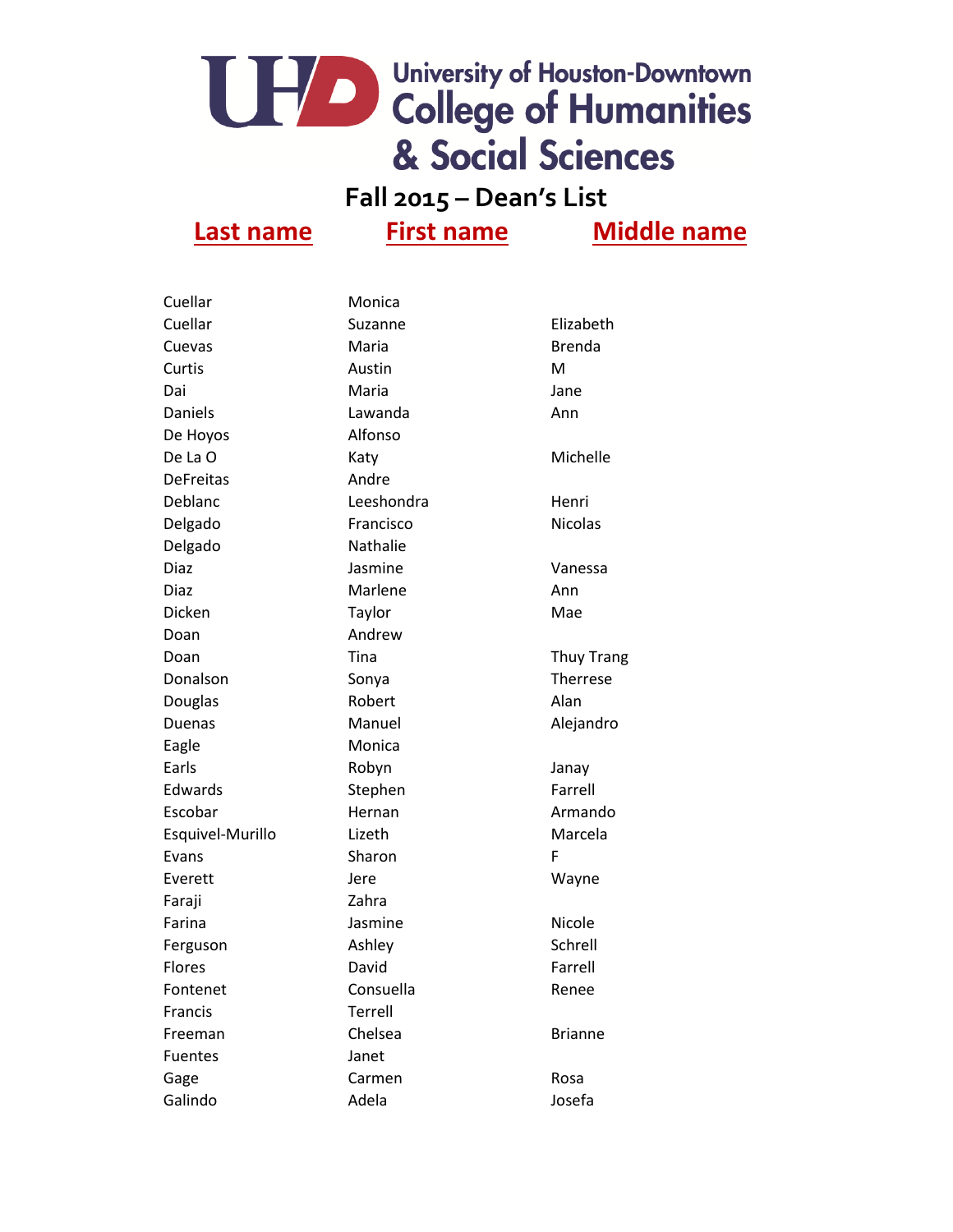### **Fall 2015 – Dean's List**

| Gamez            | Yadira          |              |
|------------------|-----------------|--------------|
| Gammage          | Lillian         | Te'Rae       |
| Gandy            | Elizabeth       | Ann-Amaro    |
| Garcia Soto      | Aimee           |              |
| Garcia           | Aracely         |              |
| Garcia           | Jose            | Daniel       |
| Garcia           | Perla           | E            |
| Garcia           | Yvonne          | Lissette     |
| Garnier          | <b>Thressa</b>  | Margurite    |
| Garza            | Amanda          |              |
| Gibbs            | Zechariah       | Charleston L |
| Gil              | Xochilt         | Priscilla    |
| Giraudin         | Scott           | Paul         |
| Glenn            | Susann          | Marie        |
| Gonzalez         | Angelina        | Vidrio       |
| Gonzalez         | Cassandra       |              |
| Gonzalez         | Esther          |              |
| Gonzalez         | Jeanelle        | Vianey       |
| Gonzalez         | Josue           |              |
| Gonzalez         | Mireya          |              |
| Gray             | Amber           | Ne'Kol       |
| Greene           | Elizabeth       | Cherry       |
| Guerra           | Claudia         | Mirella      |
| Guillen          | Abigai          |              |
| Guillory         | Miranda         | Gayle        |
| Guzman           | <b>Beatriz</b>  | Adriana      |
| Hale             | David           | J            |
| Hall             | <b>Terrence</b> | Lamar        |
| Halley           | Troy            | Jonell       |
| Harper           | Arbene          | Raveen       |
| Harvey           | Claudette       | Ε            |
| Henderson        | Tonya           |              |
| Hernandez Galvan | Martha          | Ofelia       |
| Hernandez        | <b>Dulce</b>    | L            |
| Hernandez        | Mayra           | А.           |
| Hernandez        | Raquel          |              |
| Hernandez        | Tatiana         | Carolina     |
|                  |                 |              |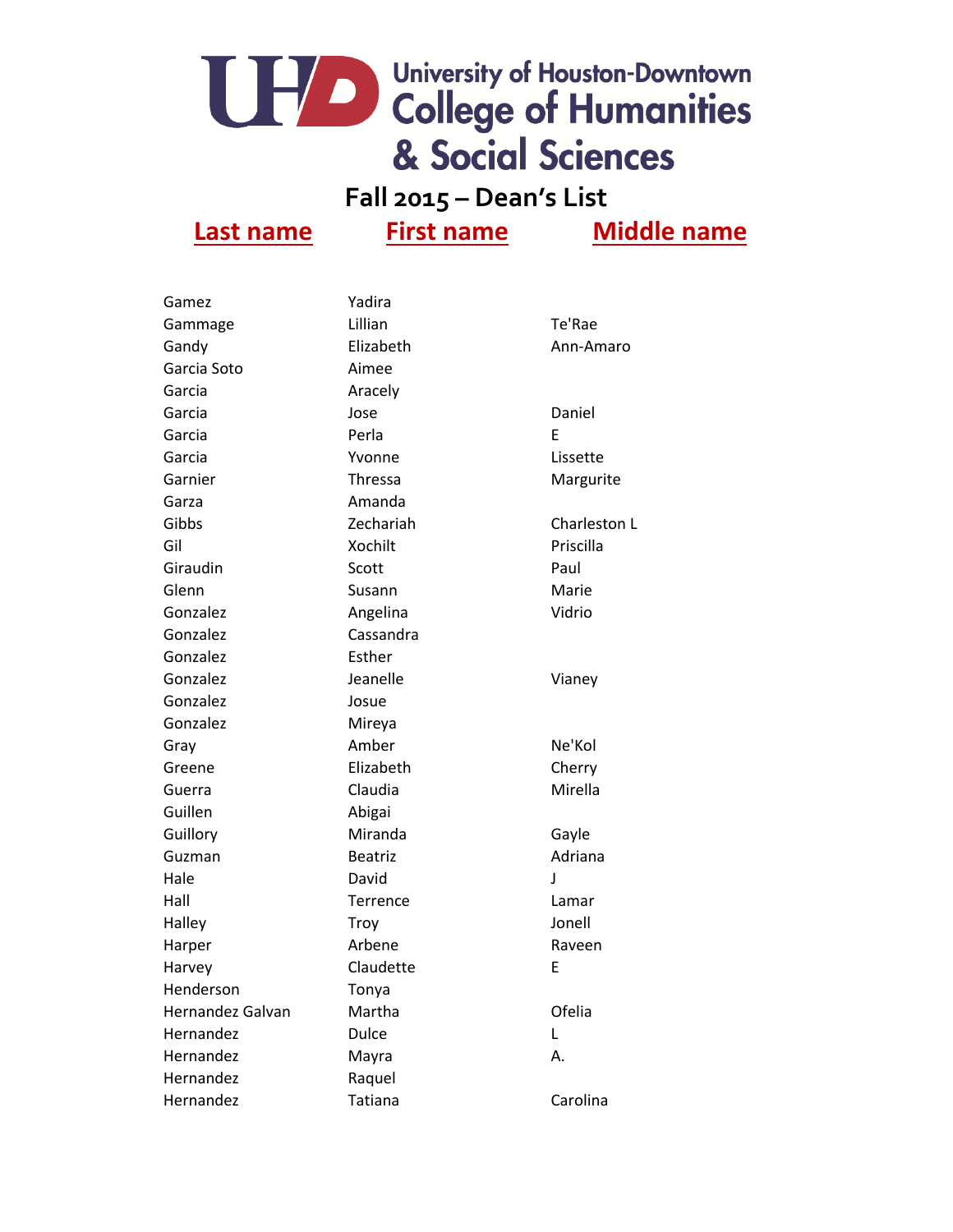### **Fall 2015 – Dean's List**

| Herrera     | Jetzabel       | К            |
|-------------|----------------|--------------|
| Herrick     | Amanda         | Renee        |
| Higdem      | Aaron          |              |
| Higgins     | Sheronda       | Gaynell      |
| Hollowell   | Laura          | Lynn         |
| Huynh       | Jasmine        | Kassandra    |
| Ibarra      | Jacqueline     | Daniella     |
| Iheonunekwu | Nelson         | Chialuka     |
| Ingles      | Nichole        | Eugena       |
| Jackson     | <b>Frances</b> | N            |
| Jackson     | Lydia          | Catherine    |
| Jang        | Jooyoung       |              |
| Jardon      | Marta          | Luz          |
| Jasso       | Tanya          | Lizbett      |
| Jennett     | Avery          | Curtis       |
| Jimenez     | Jennifer       |              |
| Johnson     | <b>Breaun</b>  | J            |
| Johnson     | Joshua         | Paul         |
| Johnson     | Paul           | <b>Tyree</b> |
| Jones       | Katelyn        | Michelle     |
| Julian      | Latonya        | L            |
| Kamae       | Savanah        | Ann          |
| Karp        | <b>Tracy</b>   | Elizabeth    |
| Kelly       | Susan          | Curran       |
| Kilic       | Nagihan        |              |
| King        | Krystle        | Dawne        |
| Kirkland    | Jeminah        | Rachelle     |
| Klein       | Rebekah        | Anne         |
| Krinsky     | Randolph       | Lance        |
| LaPoint     | Christina      | Ann Luna     |
| Laborde     | Kathy          | Ann          |
| Lacy        | Akwenabuye     | Macknola     |
| Laird       | Michelle       | Colleen      |
| Lara        | Gerardo        |              |
| Le          | <b>Trina</b>   | <b>Trang</b> |
| Leija       | Juan           | Alejandro    |
| Lemons      | James          | Corwin       |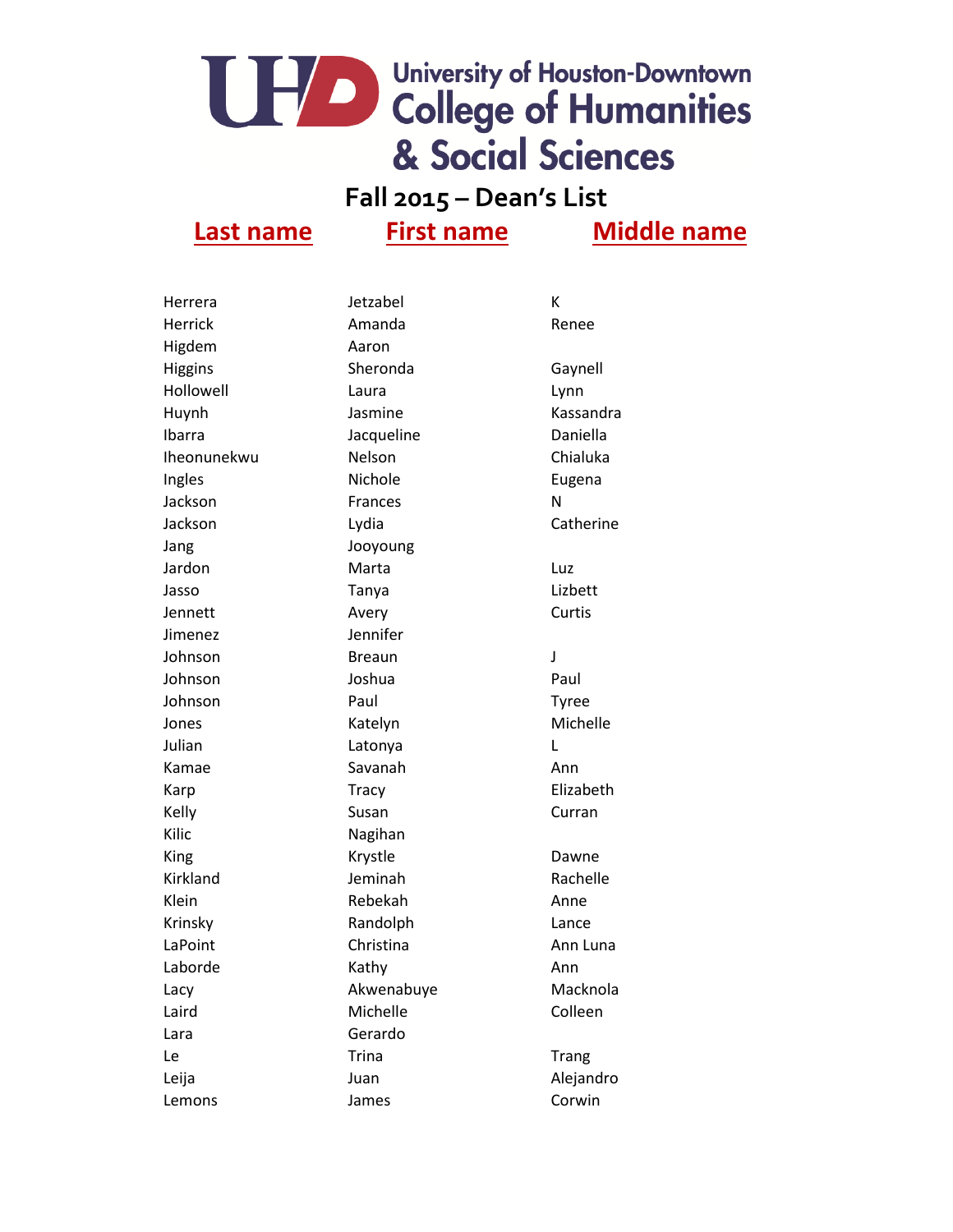### **Fall 2015 – Dean's List**

| Licona      | Jessica          |              |
|-------------|------------------|--------------|
| Livesey     | Laura            | Martinez     |
| Lockett     | Charlayne        | Yolanda      |
| Lopez       | Audrie           | Marie        |
| Lopez       | Jennifer         |              |
| Lopez       | Tania            |              |
| Lozano      | Virginia         |              |
| Lubin       | Samantha         | Michelle     |
| Lugo-Velez  | Luis             | G            |
| Luis        | Francisco        | Javier       |
| Luna        | Jose             | Humberto     |
| Luna        | Noemi            |              |
| Machacek    | <b>Brittany</b>  | Ciara        |
| Macqueen    | Paige            | Alexandra    |
| Maltezos    | Katrina          | M            |
| Martin      | <b>Bridgette</b> | Ardet        |
| Martin      | Michael          | Allen        |
| Martinez    | Chelsea          | Marie        |
| Martinez    | Jorge            |              |
| Martinez    | Merari           |              |
| Mathews     | Jennifer         | Lee          |
| Mathis      | Kevin            | $\mathsf{C}$ |
| McAllister  | Morgan           | Victoria     |
| McCardell   | Aaron            | W            |
| McDaniel    | Camille          | Simone       |
| Mcmillan    | Jared            | Clayton      |
| Medina      | Dariana          |              |
| Medina      | Krystal          | M            |
| Melgar      | Jonny            | Josue        |
| Mellado     | Kendra           | Lizbeth      |
| Mendez      | Ambar            | Nicole       |
| Merino      | Sandra           | Edith        |
| Mikue Owono | Maria E.         |              |
| Mills       | Cameka           | Mae          |
| Mkwalo      | Asiphe           | Ntandokazi   |
| Mkwalo      | Zizipho          | Masamkele    |
| Montanez    | Diana            | Marcela      |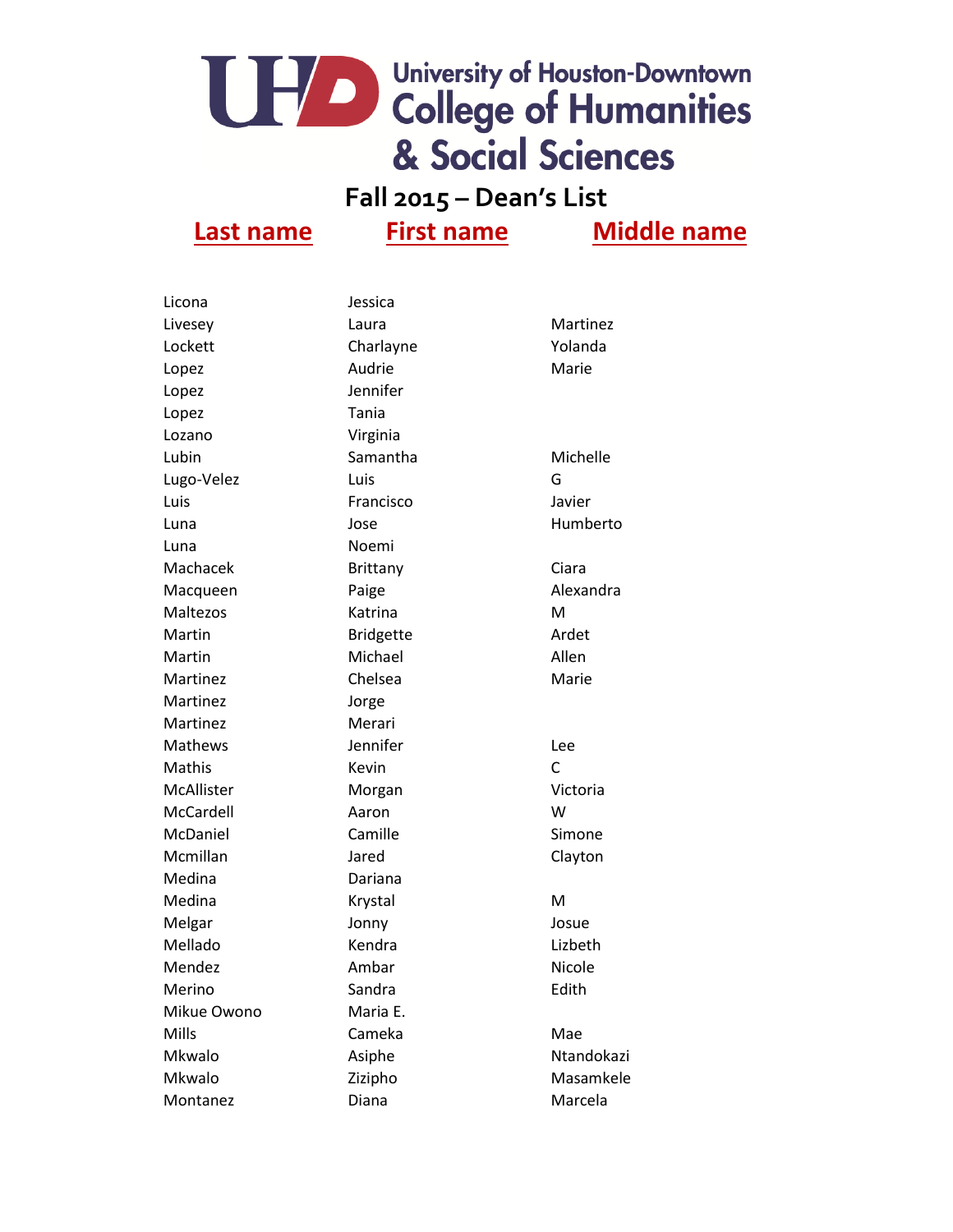### **Fall 2015 – Dean's List**

| <b>Montes</b>        | Veronica        |           |
|----------------------|-----------------|-----------|
| Moore Washington     | Daral           | Alexandra |
| Moore                | <b>Brianna</b>  | Ariel     |
| Moore                | Kara            | Marie     |
| Morales-Gonzalez     | Gladis          |           |
| Moreno               | Yasmy           |           |
| Morgan               | Taneeca         |           |
| Moten                | Dante           |           |
| Mouton               | Crystal         | Racquel   |
| Movaghar             | Christina       | Venos     |
| Nagorny              | Angelina        | M         |
| <b>Navas</b>         | Melissa         |           |
| Nealon               | Christina       | Catherine |
| <b>Nevarez</b>       | Eric            | Melchor   |
| Nguyen               | Linda           | Khanh     |
| Nieto                | Stephanie       | Marie     |
| <b>Nunez</b>         | Magge           | Marleny   |
| Nyallay              | Mustapha        | Moiwai    |
| Obakpolo             | Paul            | Edos      |
| Okafor-James         | Marixa          |           |
| <b>Olguin Flores</b> | Israel          | Benjamin  |
| Oliva                | Angela          |           |
| Oliveira             | Paula           | Costa     |
| Oliver               | Nakia           | Monique   |
| Orellana             | Monica          | N         |
| Ortega Munguia       | Viridiana       |           |
| Ortega               | Rae             | A         |
| Ortega               | Sara            | н         |
| Ovalle               | Cristina        | Annay     |
| Pabon                | Ruben           | D         |
| Pacheco              | <b>Baltazar</b> |           |
| <b>Padron Torres</b> | Ana             | Karen     |
| Paniagua             | Katherine       | Osiris    |
| Partida              | Jose            | Angel     |
| Patterson            | Sarah           | Katherine |
| Peel                 | Shawn           | Michael   |
| Pena                 | Zulma           | Sarahi    |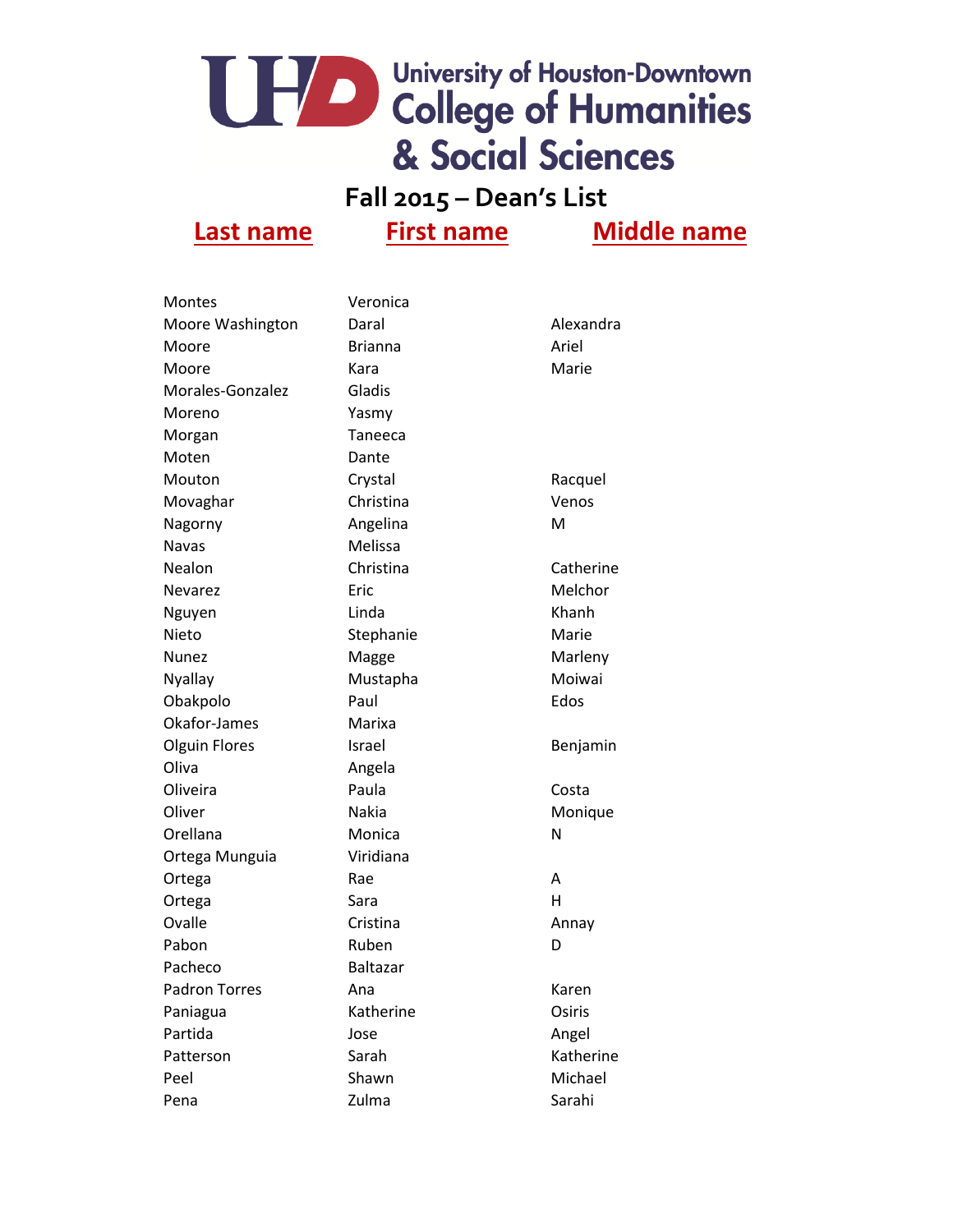### **Fall 2015 – Dean's List**

| Pereira         | Jennifer        | Janeth         |
|-----------------|-----------------|----------------|
| Perez           | Diana           | Lilia          |
| Perez           | <b>Kristina</b> |                |
| Perez           | Mahmuda         | Akhter         |
| Perez           | Sonia           | Maria          |
| Peters          | Ashley          | Noel           |
| Peters          | Joseph          | <b>Stuart</b>  |
| Pham            | Huy             | T              |
| Pierre          | Ayanna          |                |
| Pisana          | <b>Bianca</b>   | Alicia         |
| Porche          | Danisha         |                |
| Porter          | Talib           |                |
| Price           | Mary            | Laura          |
| Quijano         | Desaree         | Danielle       |
| Ramirez         | Karina          |                |
| Ramirez         | Perla           | Clara          |
| Ramirez         | Stephanie       | Denise         |
| Ramirez         | Vanessa         |                |
| Ramos           | Carolina        |                |
| Randle-Bean     | Tianna          | Marie          |
| Reedy           | Kellie          | Renee          |
| Reyna           | David           | Michael        |
| Rezgui          | Camelia         | L              |
| Rhodes          | <b>Brandi</b>   | Leann          |
| Richardson      | Jasmine         | Lenore         |
| Rivas           | Jason           | Jonathan       |
| Robinson        | Dana            | Kelly          |
| Robles          | David           | Anthony        |
| Rodriguez       | Othon           |                |
| Roman           | Vanessa         |                |
| Salazar         | Sadie           | Elizabeth      |
| Sam             | Rodney          | James          |
| Sampang         | Maria           | <b>Sarinas</b> |
| Sanchez-Jimenez | Stephany        |                |
| Sanchez         | Adriana         | Esmeralda      |
| Sanchez         | Kevin           | Wayne          |
| Sanchez         | Samuel          | Alexander      |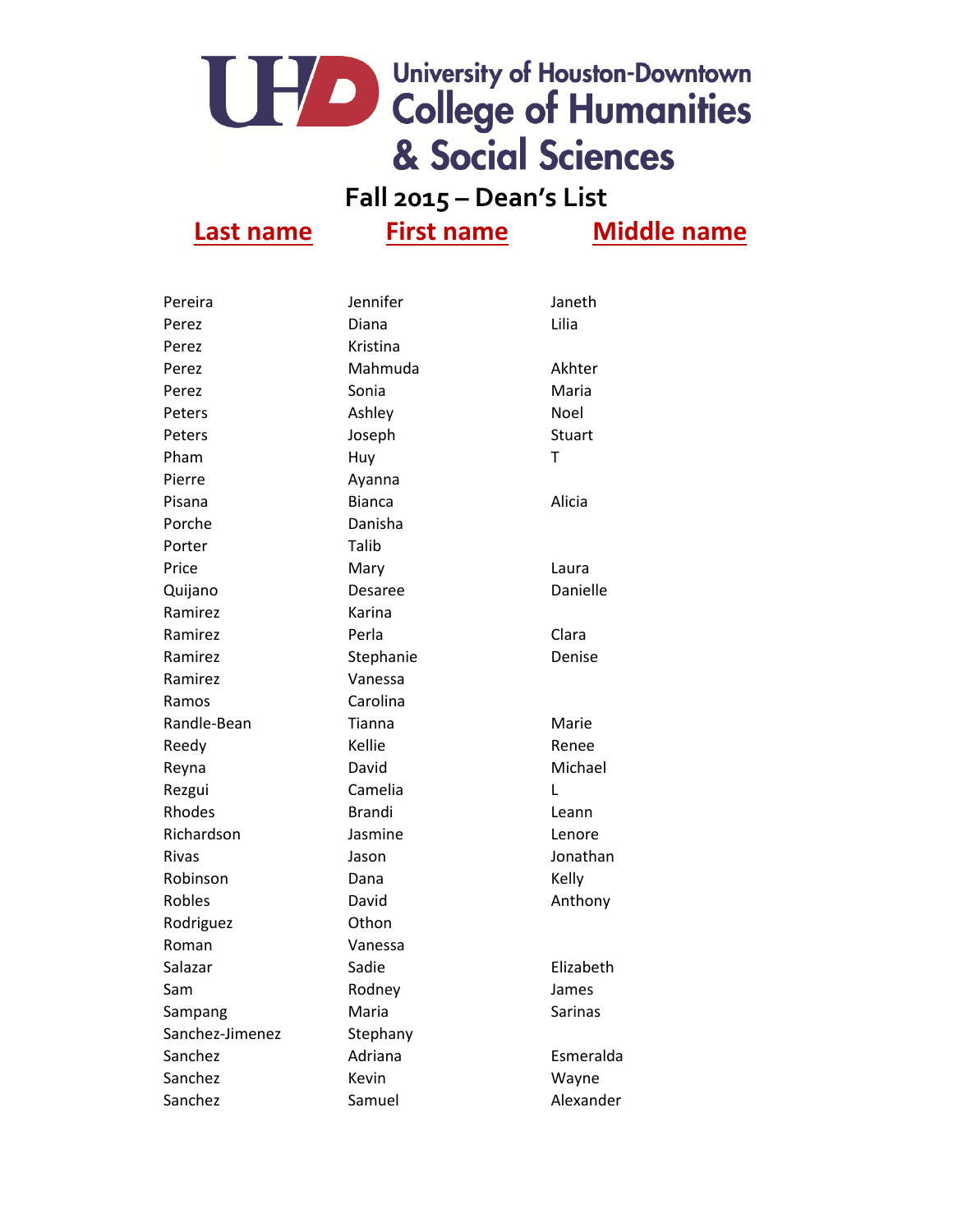**Fall 2015 – Dean's List**

| Sang           | Fong           |           |
|----------------|----------------|-----------|
| Sansuste       | Claudia        | Yanine    |
| Scott          | Jeremy         | lan       |
| Shields        | Ashley         | K         |
| Shumsky        | Nathaniel      | Jacob     |
| Sierra         | Nadya          | Esneda    |
| Simmons        | Kerrie         | Elizabeth |
| Simon          | Tracey         | M         |
| Smith          | Antonette      | Denise    |
| Smith          | Daphne         | Lee Ann   |
| Smith          | Dominic        | D         |
| Smith          | Gregory        | Dwyght    |
| Smith          | Jessica        | D         |
| Smith          | Margaret       | N         |
| Solis          | Joe            | T         |
| Sorrel         | Maria          | Rachel    |
| Speller        | Shanae         | Michelle  |
| Steagall       | Lacey          | Lynne     |
| Steptoe        | <b>Briana</b>  | M         |
| <b>Stevens</b> | Courtney       | A         |
| <b>Stier</b>   | Holly          | Christine |
| Strange        | Heather        | Monique   |
| Stuttz         | Nicole         | Rae       |
| Sumler         | Sara           | Kate      |
| Sumner         | Kirk           | D         |
| Talabi         | <b>Bardia</b>  | Tyler     |
| Talamantez     | <b>Brianne</b> | E         |
| Tang           | Jennifer       | Nguyen    |
| Tavera         | Abelina        |           |
| <b>Telles</b>  | Joanna         | Patricia  |
| Thigpen        | Ebony          | N         |
| Tovar          | Ruth           | Elizabeth |
| Tran           | Catherine      | Kim-Hanh  |
| Tran           | Linda          |           |
| Tran           | Phuong         | Khanh     |
| Tran           | Uyen           | Khanh     |
| Trinity        | Amanda         | Rose      |
|                |                |           |